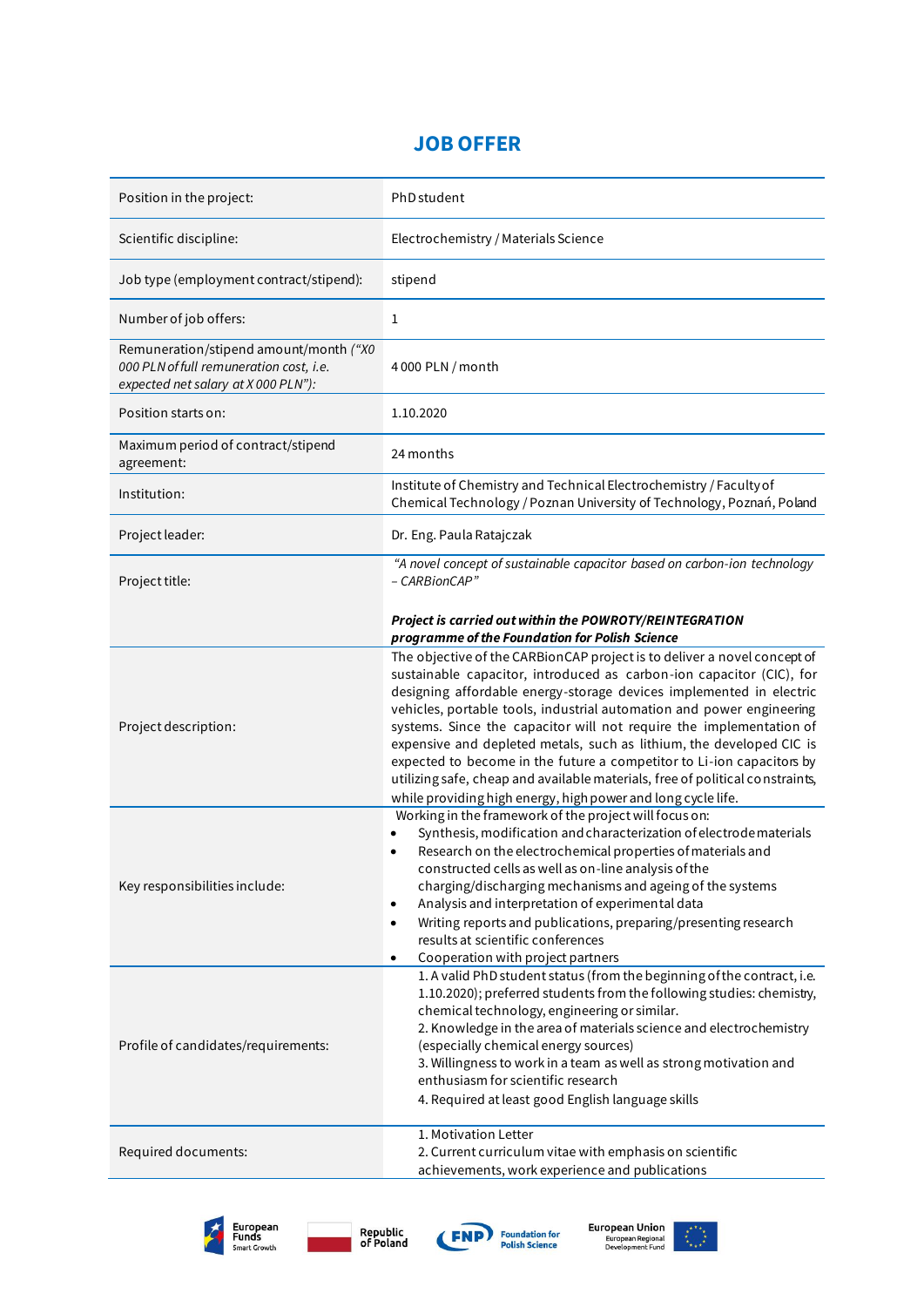|                                                                                                | 3. Confirmation of the PhD student status (the candidate needs to<br>have a valid student status starting from the beginning of the<br>contract, i.e. 1.10.2020)<br>4. List of grades from studies (academic transcript)<br>5. Copy of Master thesis and/or diploma<br>6. At least one letter of reference prepared by a senior researcher<br>familiar with their work<br>The candidate will be selected by taking into account:<br>I) skills and knowledge with respect to the Project area,<br>II) experience of the candidate in other research work, e.g.<br>participation in research projects,<br>III) grades obtained during studies so far.<br>Selected candidates will be invited to an interview with the<br>Recruitment Committee.<br>All candidates will be informed via e-mail about the results of the<br>competition |
|------------------------------------------------------------------------------------------------|-------------------------------------------------------------------------------------------------------------------------------------------------------------------------------------------------------------------------------------------------------------------------------------------------------------------------------------------------------------------------------------------------------------------------------------------------------------------------------------------------------------------------------------------------------------------------------------------------------------------------------------------------------------------------------------------------------------------------------------------------------------------------------------------------------------------------------------|
| We offer:                                                                                      | Participation in a very attractive scientific program focused on<br>$\bullet$<br>applied research<br>Great opportunities to accomplish a scientifically interesting<br>doctoral dissertation<br>Work in a recognized team of researchers and collaboration with<br>$\bullet$<br>eminent scientist<br>Access to unique top-level equipment<br>$\bullet$<br>Possibility to disseminate the obtained results in high-rated<br>$\bullet$<br>scientific journals and on international conferences<br>Possibility to participate in scholarships, trainings and<br>$\bullet$<br>international research visits                                                                                                                                                                                                                             |
| Please submit the following documents to:                                                      | paula.ratajczak@put.poznan.pl                                                                                                                                                                                                                                                                                                                                                                                                                                                                                                                                                                                                                                                                                                                                                                                                       |
| Application deadline:                                                                          | 20.09.2020                                                                                                                                                                                                                                                                                                                                                                                                                                                                                                                                                                                                                                                                                                                                                                                                                          |
| For more details about the position please<br>visit (website/webpage address):                 | http://powersourcesgroup.put.poznan.pl/?p=1154<br>https://www.fct.put.poznan.pl/pl/content/3195                                                                                                                                                                                                                                                                                                                                                                                                                                                                                                                                                                                                                                                                                                                                     |
| Euraxess job/stipend offer (in case of PhD,<br>postdoc, leader and young leader<br>positions): | https://euraxess.ec.europa.eu/jobs/551902                                                                                                                                                                                                                                                                                                                                                                                                                                                                                                                                                                                                                                                                                                                                                                                           |

Pursuant to the provisions of Regulation (EU) 2016/679 of the European Parliament and of the Council of 27 April 2016 on the protection of individuals with regard to the processing of personal data and on the free movement of such data, and repealing Directive 95/46 / EC (hereinafter: GDPR ), please be advised that:

1. The administrator of your personal data is: **Poznan University of Technology, Pl. Maria Skłodowska-Curi e** 

**5, 60-965 Poznań,** e-mail: biuro.rektora@put.poznan.pl, phone: 61 665 3639.

2. The personal data inspector is Piotr Otomański, e-mail: iod@put.poznan.pl.

3. Data are collected for the purposes of maintaining order and security at the University (Article 50 of the Law on Higher Education and Science); if you are our employees, personal data in the form of an image are collected in order to ensure security, property protection or keeping confidential information, the disclosure of which could expose the University to damage (Article 22 of the Labor Code). The basis for their processing is Art. 6 clause 1 lit. c GDPR - processing is necessary to fulfill the legal obligation incumbent on the administrator.

4. Personal data are not transferred to processors (**Article 28 paragraph 1 of the GDPR**); they may, however , be made available to the authorities authorized to process them on the basis of legal provisions.